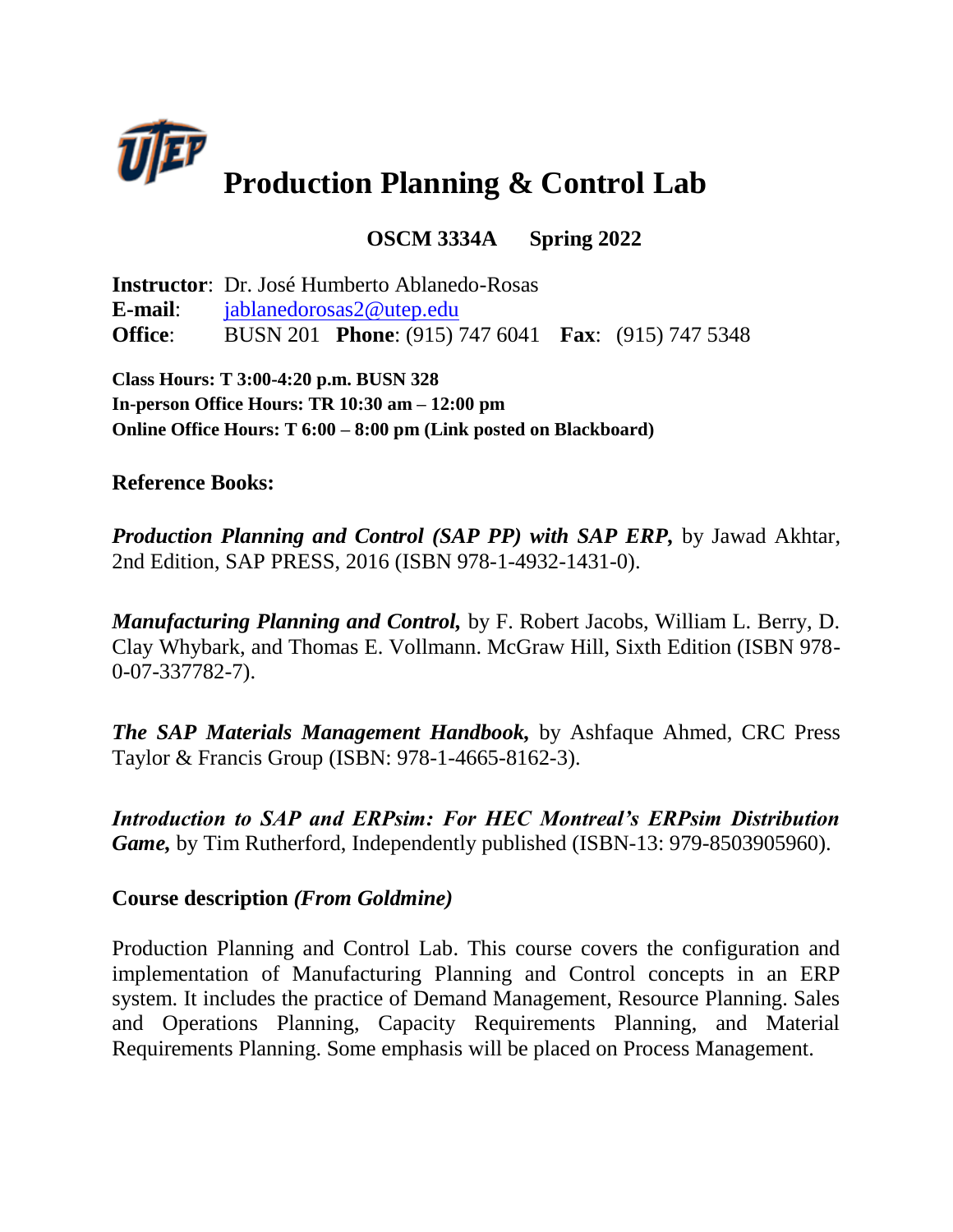Welcome to Production Planning and Control Lab, the official information for OSCM 3334 Lab course, including grades, will be posted on Blackboard. You are responsible for reading the "Announcements", "Assignments", and any other information concerning this course; check your Blackboard account daily.

# **Objectives**:

At the completion of this course, students will be able to:

- 1. Conduct demand management processes in an ERP system.
- 2. Perform sales and operations planning in an ERP system.
- 3. Determine and plan capacity requirements in an ERP system.
- 4. Manage and control business processes in an ERP system.
- 5. Execute manufacturing planning & control processes in an ERP system.

# **Prerequisite:**

OSCM 3333 or may be taken concurrently.

# **Grading Policy**:

Grades for this course will be based on the percentage of successful completion of the laboratory exercises.

| Percent   | Grade |
|-----------|-------|
| 90 to 100 | A     |
| 80 to 89  | B     |
| 70 to 79  | €     |
| 60 to 69  | D     |
| Below 60  | F     |
|           |       |

There are no curves, bonus points, extra credit, etc. The final numerical grade is not rounded up, for example, 89.99 is not rounded up and since 89.99 < 90 the corresponding final grade is "B".

## **COURSE POLICIES**

## **1. Academic Integrity**

Cheating is unethical and not acceptable. Plagiarism is using information or original wording in a paper without giving credit to the source of that information or wording: it is also not acceptable. Do not submit work under your name that you did not do yourself. You may not submit work for this class that you did for another class. If you are found to be cheating or plagiarizing, you will be subject to disciplinary action, per UTEP catalog policy. Refer to [http://www.utep.edu/dos/acadintg.htm f](http://www.utep.edu/dos/acadintg.htm)or further information.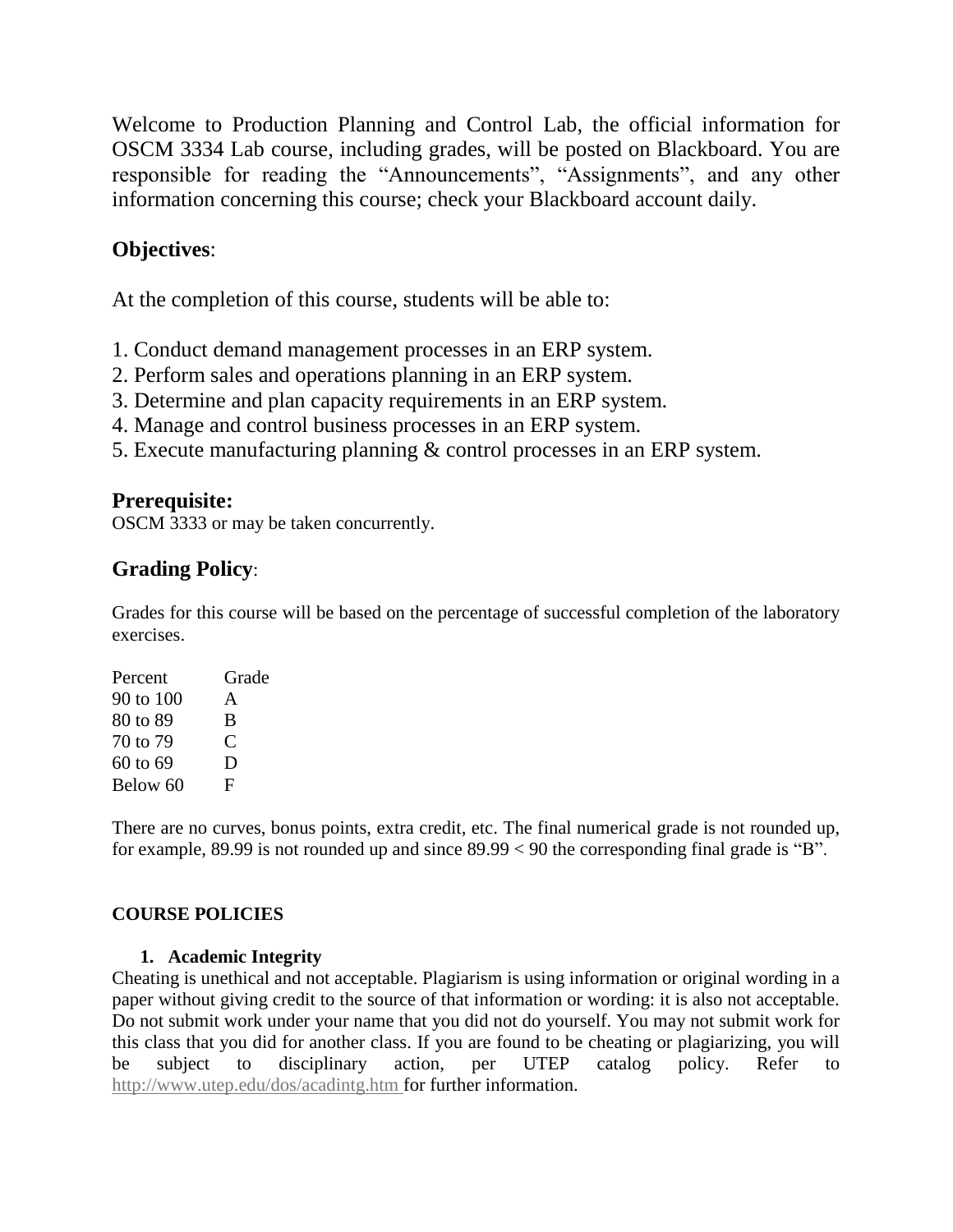#### **2. Missed Lab Sessions**

You are expected to come to class, pay attention, and take good notes. If you miss the class, it is your responsibility to obtain notes from your classmates and complete the corresponding lab assignments.

#### **3. Need for Assistance**

The University is committed to providing reasonable accommodations and auxiliary services to students, staff, faculty, job applicants, applicants for admissions, and other beneficiaries of University programs, services and activities with documented disabilities in order to provide them with equal opportunities to participate in programs, services, and activities in compliance with sections 503 and 504 of the Rehabilitation Act of 1973, as amended, and the Americans with Disabilities Act (ADA) of 1990 and the Americans with Disabilities Act Amendments Act (ADAAA) of 2008. Reasonable accommodations will be made unless it is determined that doing so would cause undue hardship on the University. Students requesting an accommodation based on a disability must register with the UTEP Center for Accommodations and Support Services (CASS). Contact the Center for Accommodations and Support Services at 915-747-5148, or email them at cass@utep.edu, or apply for accommodations online via the CASS portal.

#### **4. Student Responsibility**

Individual students must operate with integrity in their dealings with faculty and other students; engage the learning materials with appropriate attention and dedication; maintain their engagement when challenged by difficult learning activities; contribute to the learning of others; and perform to standards set by the faculty.

#### **COVID-19 Precautions**

If you have tested positive for COVID-19, you are encouraged to report your results to covidaction@utep.edu , so that the Dean of Students Office can provide you with support and help with communication with your professors. It is important to follow all instructions that you receive as part of the diagnosis, including isolation and staying at home until a negative test is produced.

If you experience COVID-19 symptoms, please follow the isolation protocol by staying at home and getting tested as soon as possible. If the test is negative but you are still seeking accommodations, please contact the Dean of Students Office for guidance in a timely manner. Your instructor will work with the Dean of Students Office to determine the extent of any such accommodations.

We strongly encourage you to think and act proactively in all matters related to COVID-19 and your academic endeavors. The Center for Disease Control and Prevention recommends that people in areas of substantial or high COVID-19 transmission wear face masks when indoors in groups of people. The best way that Miners can take care of miners is to get the vaccine. If you still need the vaccine, it is widely available in the El Paso area, and will be available at no charge on campus during the first week of classes. For more information about the current rates, testing, and vaccinations, please visit epstrong.org.